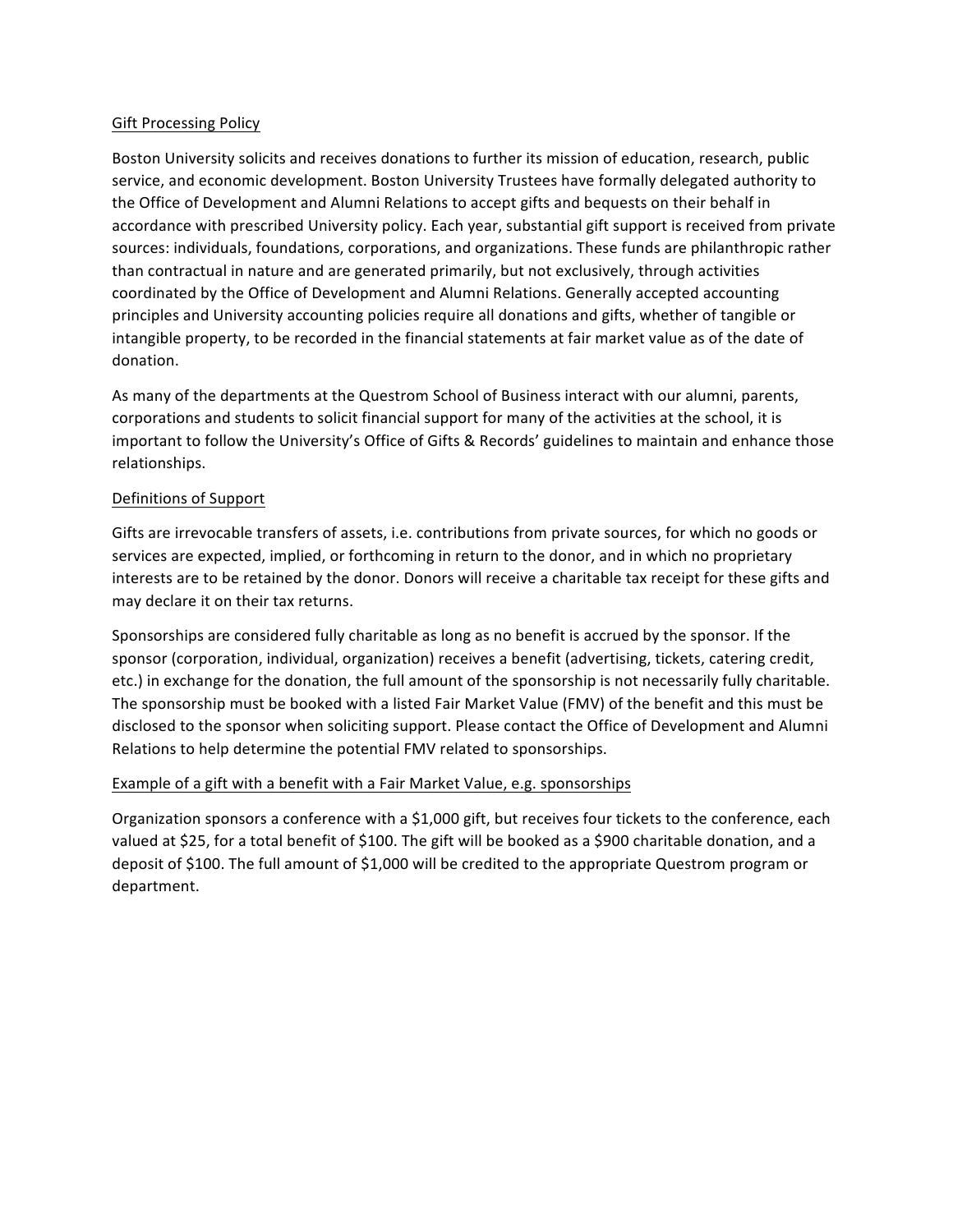# Ways of Giving

If your department receives support from external sources, please see below for details and tips to ensure timely processing of gifts.

All gifts must be made out to "The Trustees of Boston University" regardless of the purpose of the gift.

To expedite processing, all gifts can be mailed from the supporting entity directly to the Office of Development and Alumni Relations (DAR) at the address below:

Boston University Questrom School of Business Rafik B. Hariri Building Office of Development and Alumni Relations 595 Commonwealth Avenue, Suite 508 Boston, MA 02215

Please also notify DAR if you are expecting to receive a check in support of your program or department.

If a donor prefers to support the School online (credit card required), please direct them to the Questrom School of Business Giving Form at https://trusted.bu.edu/s/1759/2bu/giving.aspx?sid=1759&gid=2&pgid=654&cid=1470&appealcode=WEBQUESTROM. A selection of funds are listed and a donor can also specify a department or a purpose by writing it in the "Other" field.

For other forms of support, such as stock and wire transfers, please contact the Office of Development and Alumni Relations at 617-353-5618.

# Booking Gifts Received by Check

All checks for which the sender expects a tax receipt (for the full or partial amount) must be handdelivered to the Office of Development and Alumni Relations in the Dean's Suite with all of their accompanying documentation immediately upon receipt. The timely delivery is particularly important as many checks are voided after 60, 90 or 120 days.

Due to PCI and privacy compliance, donations must be stored in locked drawers and cannot be sent via interoffice mail. If you cannot hand the donation to a team member at DAR, please hold on to the check in locked storage.

Accompanying documentation includes but is not limited to:

- The check;
- Envelope with postmark this is to establish the gift date and appropriate tax year for the donation;
- Letters or any relevant correspondence that resulted in the gift being made to the Questrom School of Business;
- Note that includes a contact name at Questrom, the account to which the gift should be credited to and the gift's specific purpose even if it is listed in the accompanying correspondence;